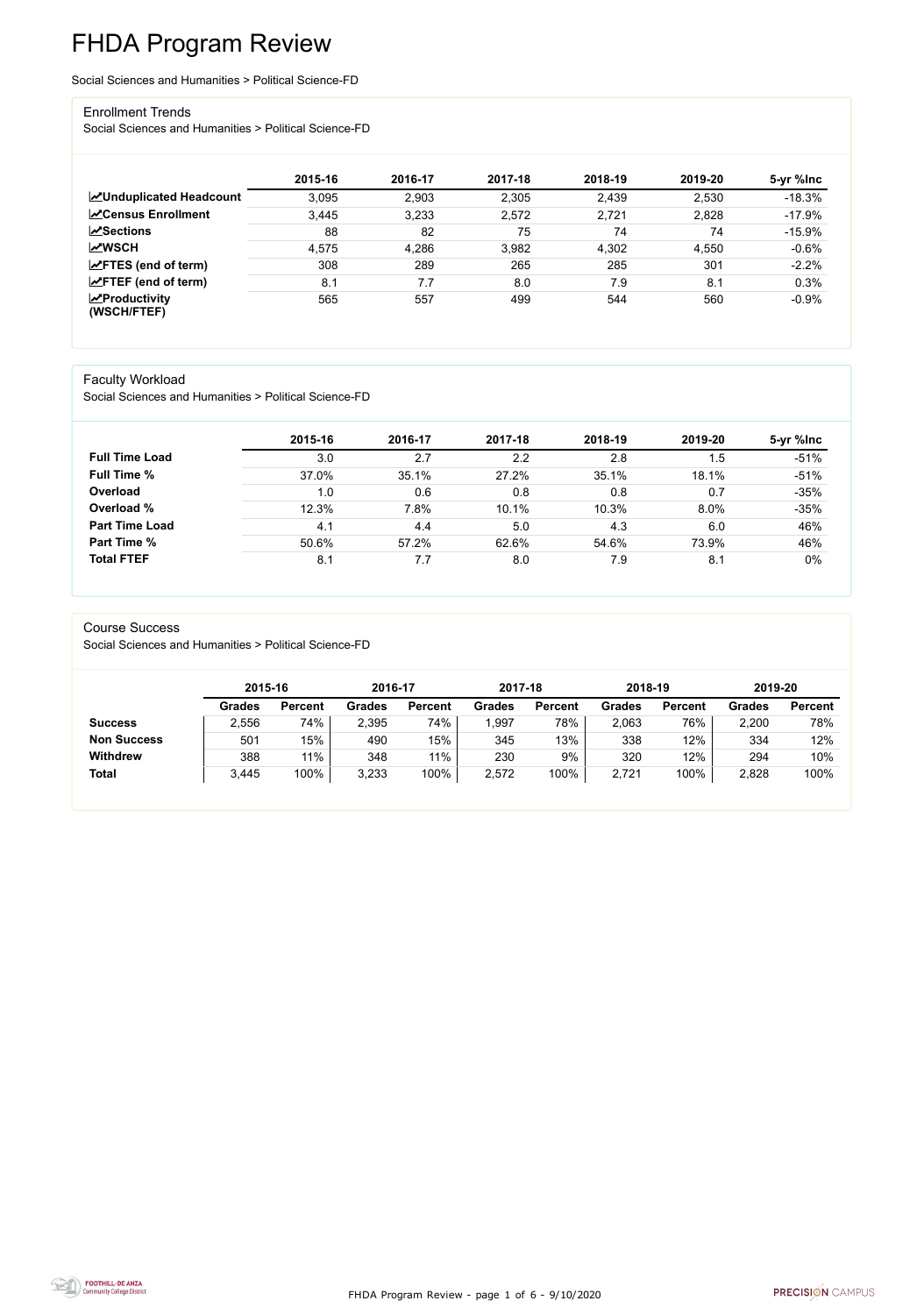FHDA Program Review - page 2 of 6 - 9/10/2020



### Course Success for African American, Latinx, and Filipinx Students

### Course Success for Asian, Native American, Pacific Islander, White, and Decline to State Students

|                    | 2015-16       |                | 2016-17       |                | 2017-18       |                | 2018-19       |                | 2019-20       |                |
|--------------------|---------------|----------------|---------------|----------------|---------------|----------------|---------------|----------------|---------------|----------------|
|                    | <b>Grades</b> | <b>Percent</b> | <b>Grades</b> | <b>Percent</b> | <b>Grades</b> | <b>Percent</b> | <b>Grades</b> | <b>Percent</b> | <b>Grades</b> | <b>Percent</b> |
| <b>Success</b>     | ,002          | 70%            | 926           | 67%            | 730           | 69%            | 705           | 68%            | 785           | 71%            |
| <b>Non Success</b> | 246           | 17%            | 268           | 19%            | 194           | 18%            | 179           | 17%            | 182           | 16%            |
| <b>Withdrew</b>    | 186           | 13%            | 182           | 13%            | 132           | 13%            | 160           | 15%            | 138           | 12%            |
| <b>Total</b>       | .434          | 100%           | .376          | 100%           | 1,056         | 100%           | .044          | 100%           | 1.105         | 100%           |

|                    | 2015-16       |                | 2016-17       |                | 2017-18       |                | 2018-19       |                | 2019-20       |                |
|--------------------|---------------|----------------|---------------|----------------|---------------|----------------|---------------|----------------|---------------|----------------|
|                    | <b>Grades</b> | <b>Percent</b> | <b>Grades</b> | <b>Percent</b> | <b>Grades</b> | <b>Percent</b> | <b>Grades</b> | <b>Percent</b> | <b>Grades</b> | <b>Percent</b> |
| <b>Success</b>     | ,554          | 77%            | 1,469         | 79%            | 1,267         | 84%            | ,358          | 81%            | 1,415         | 82%            |
| <b>Non Success</b> | 255           | 13%            | 222           | 12%            | 151           | $10\%$         | 159           | 9%             | 152           | 9%             |
| <b>Withdrew</b>    | 202           | 10%            | 166           | 9%             | 98            | 6%             | 160           | 10%            | 156           | 9%             |
| <b>Total</b>       | 2,011         | 100%           | ,857          | 100%           | 1,516         | 100%           | ,677          | 100%           | 1,723         | 100%           |
|                    |               |                |               |                |               |                |               |                |               |                |

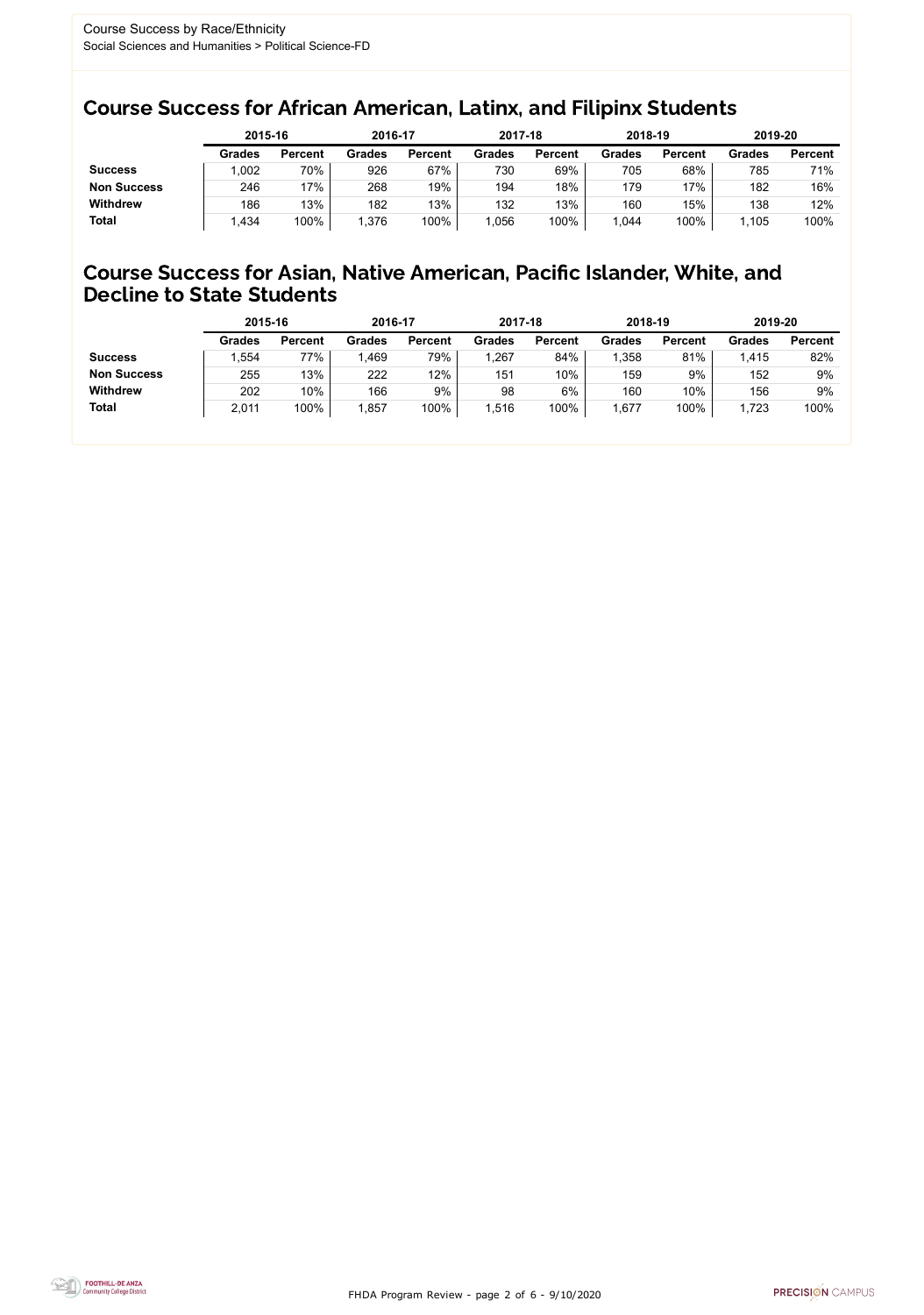FHDA Program Review - page 3 of 6 - 9/10/2020



Some courses may continue to be listed but no longer have data due to renumbering or because the course was not offered in the past five years.



### by Gender

|                     | 2015-16 |                |       | 2016-17        |       | 2017-18        | 2018-19 |                | 2019-20 |                |
|---------------------|---------|----------------|-------|----------------|-------|----------------|---------|----------------|---------|----------------|
|                     | Enr     | <b>Percent</b> | Enr   | <b>Percent</b> | Enr   | <b>Percent</b> | Enr     | <b>Percent</b> | Enr     | <b>Percent</b> |
| <b>Female</b>       | .673    | 49%            | .554  | 48%            | 1,252 | 49%            | 1,283   | 47%            | 1,370   | 48%            |
| <b>Male</b>         | 1,755   | 51%            | .660  | 51%            | 1,296 | 50%            | 1,420   | 52%            | 1,427   | 50%            |
| <b>Non-Binary</b>   |         | 0%             |       | $0\%$          |       | $0\%$          |         | $0\%$          |         | 0%             |
| <b>Not Reported</b> | 17      | 0%             | 19    | $1\%$          | 24    | $1\%$          | 18      | 1%             | 26      | 1%             |
| <b>Total</b>        | 3,445   | 100%           | 3,233 | 100%           | 2,572 | 100%           | 2,721   | 100%           | 2,828   | 100%           |

## by Ethnicity

|                         |       | 2015-16        |       | 2016-17        |       | 2017-18        | 2018-19 |                | 2019-20 |                |
|-------------------------|-------|----------------|-------|----------------|-------|----------------|---------|----------------|---------|----------------|
|                         | Enr   | <b>Percent</b> | Enr   | <b>Percent</b> | Enr   | <b>Percent</b> | Enr     | <b>Percent</b> | Enr     | <b>Percent</b> |
| <b>African American</b> | 168   | 5%             | 145   | 4%             | 122   | 5%             | 107     | 4%             | 102     | 4%             |
| <b>Asian</b>            | 1,320 | 38%            | 1,203 | 37%            | 1,052 | 41%            | 1,102   | 40%            | 1,166   | 41%            |
| <b>Filipinx</b>         | 254   | 7%             | 261   | 8%             | 188   | 7%             | 159     | 6%             | 175     | 6%             |
| Latinx                  | 1,012 | 29%            | 970   | 30%            | 746   | 29%            | 778     | 29%            | 828     | 29%            |
| <b>Native American</b>  | 15    | $0\%$          | 9     | $0\%$          | 12    | $0\%$          | 16      | $1\%$          | 13      | $0\%$          |
| <b>Pacific Islander</b> | 22    | $1\%$          | 22    | $1\%$          | 16    | $1\%$          | 16      | $1\%$          | 20      | 1%             |
| White                   | 593   | 17%            | 580   | 18%            | 416   | 16%            | 504     | 19%            | 471     | 17%            |
| <b>Decline to State</b> | 61    | 2%             | 43    | $1\%$          | 20    | $1\%$          | 39      | $1\%$          | 53      | 2%             |
| <b>Total</b>            | 3,445 | 100%           | 3,233 | 100%           | 2,572 | 100%           | 2,721   | 100%           | 2,828   | 100%           |

## by Age

|              | 2015-16 |                | 2016-17 |                | 2017-18 |                | 2018-19 |                | 2019-20 |                |
|--------------|---------|----------------|---------|----------------|---------|----------------|---------|----------------|---------|----------------|
|              | Enr     | <b>Percent</b> | Enr     | <b>Percent</b> | Enr     | <b>Percent</b> | Enr     | <b>Percent</b> | Enr     | <b>Percent</b> |
| 19 or less   | 719     | 21%            | 705     | 22%            | 534     | 21%            | 699     | 26%            | 806     | 29%            |
| $20 - 24$    | 2,123   | 62%            | l,985   | 61%            | .575    | 61%            | ,519    | 56%            | 1,536   | 54%            |
| 25-39        | 543     | 16%            | 483     | 15%            | 406     | 16%            | 454     | 17%            | 421     | 15%            |
| $40 +$       | 60      | 2%             | 60      | 2%             | 57      | 2%             | 49      | 2%             | 65      | 2%             |
| <b>Total</b> | 3,445   | 100%           | 3,233   | 100%           | 2,572   | 100%           | 2,721   | 100%           | 2,828   | 100%           |

### by Education Level

|                           | 2015-16 |                |       | 2016-17        |       | 2017-18        | 2018-19 |                | 2019-20 |                |
|---------------------------|---------|----------------|-------|----------------|-------|----------------|---------|----------------|---------|----------------|
|                           | Enr     | <b>Percent</b> | Enr   | <b>Percent</b> | Enr   | <b>Percent</b> | Enr     | <b>Percent</b> | Enr     | <b>Percent</b> |
| <b>Bachelor or higher</b> | 36      | $1\%$          | 33    | $1\%$          | 33    | $1\%$          | 42      | 2%             | 42      | $1\%$          |
| <b>Associate</b>          | 75      | $2\%$          | 69    | 2%             | 60    | 2%             | 64      | 2%             |         | 3%             |
| <b>HS/Equivalent</b>      | 3,118   | 91%            | 2,914 | 90%            | 2,307 | 90%            | 2,463   | 91%            | 2,553   | 90%            |
| <b>All Other</b>          | 216     | 6%             | 217   | 7%             | 172   | 7%             | 152     | 6%             | 156     | 6%             |
| <b>Total</b>              | 3,445   | 100%           | 3,233 | 100%           | 2,572 | 100%           | 2,721   | 100%           | 2,828   | 100%           |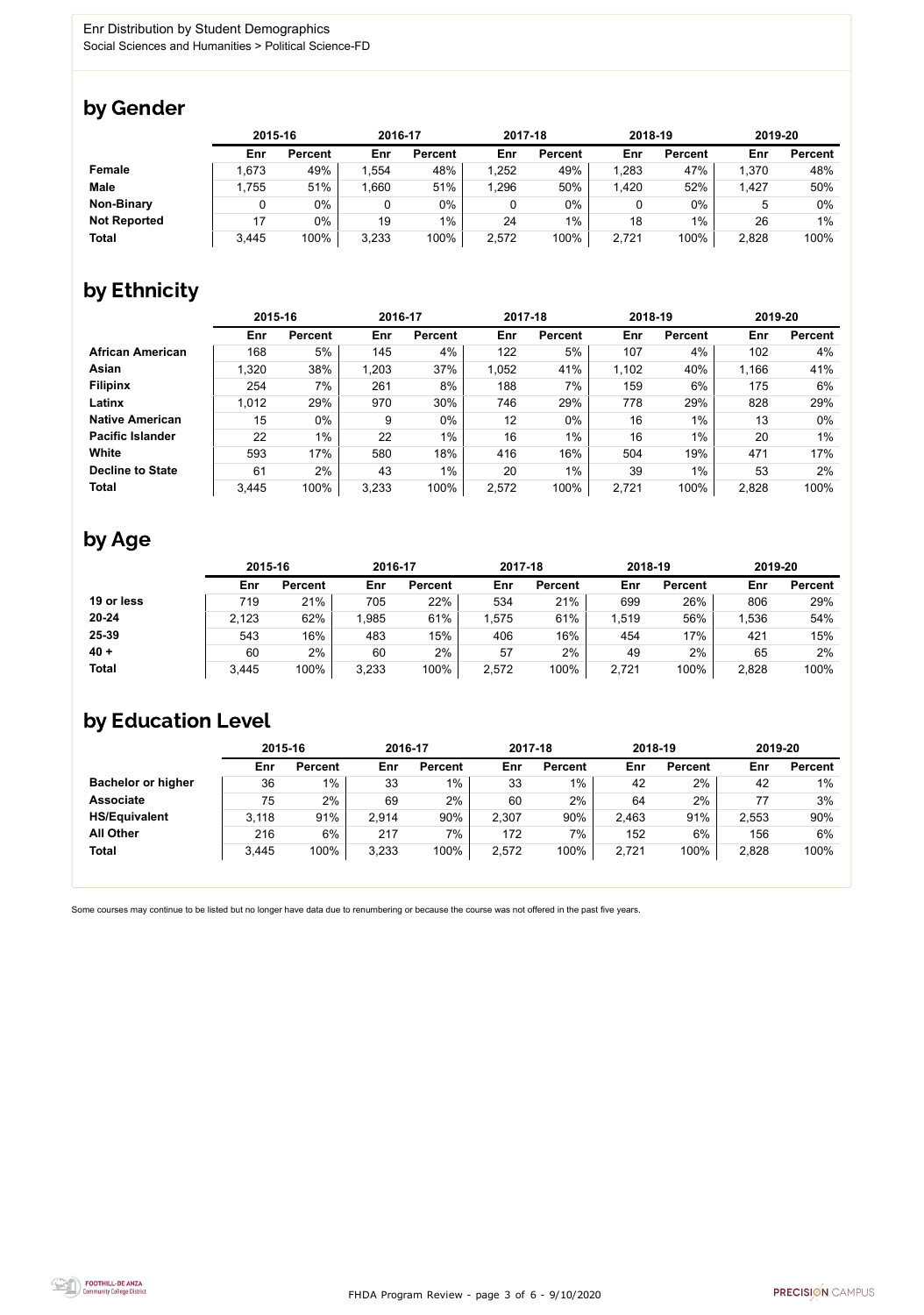FHDA Program Review - page 4 of 6 - 9/10/2020



#### Success Rates by Gender Social Sciences and Humanities > Political Science-FD

|                     |                | 2019-20        |                    |                |                 |                |               |                |  |  |  |  |  |
|---------------------|----------------|----------------|--------------------|----------------|-----------------|----------------|---------------|----------------|--|--|--|--|--|
|                     | <b>Success</b> |                | <b>Non Success</b> |                | <b>Withdrew</b> |                | <b>Total</b>  |                |  |  |  |  |  |
|                     | <b>Grades</b>  | <b>Percent</b> | <b>Grades</b>      | <b>Percent</b> | <b>Grades</b>   | <b>Percent</b> | <b>Grades</b> | <b>Percent</b> |  |  |  |  |  |
| Female              | 1,084          | 79%            | 139                | 10%            | 147             | 11%            | 1,370         | 100%           |  |  |  |  |  |
| <b>Male</b>         | 1,093          | 77%            | 190                | 13%            | 144             | 10%            | 1,427         | 100%           |  |  |  |  |  |
| <b>Non-Binary</b>   | 5              | 100%           |                    | $0\%$          | 0               | $0\%$          | 5             | 100%           |  |  |  |  |  |
| <b>Not Reported</b> | 18             | 69%            | 5                  | 19%            | 3               | 12%            | 26            | 100%           |  |  |  |  |  |
| All                 | 2,200          | 78%            | 334                | 12%            | 294             | 10%            | 2,828         | 100%           |  |  |  |  |  |

|                     |               | 2018-19                              |               |                |               |                 |               |                |  |  |  |  |  |
|---------------------|---------------|--------------------------------------|---------------|----------------|---------------|-----------------|---------------|----------------|--|--|--|--|--|
|                     |               | <b>Non Success</b><br><b>Success</b> |               |                |               | <b>Withdrew</b> | <b>Total</b>  |                |  |  |  |  |  |
|                     | <b>Grades</b> | <b>Percent</b>                       | <b>Grades</b> | <b>Percent</b> | <b>Grades</b> | <b>Percent</b>  | <b>Grades</b> | <b>Percent</b> |  |  |  |  |  |
| Female              | 997           | 78%                                  | 131           | 10%            | 155           | 12%             | 1,283         | 100%           |  |  |  |  |  |
| <b>Male</b>         | 1,053         | 74%                                  | 205           | 14%            | 162           | 11%             | 1,420         | 100%           |  |  |  |  |  |
| <b>Non-Binary</b>   |               | N/A                                  | u             | N/A            |               | N/A             |               | 100%           |  |  |  |  |  |
| <b>Not Reported</b> | 13            | 72%                                  | າ             | 11%            | 3             | 17%             | 18            | 100%           |  |  |  |  |  |
| All                 | 2,063         | 76%                                  | 338           | 12%            | 320           | 12%             | 2,721         | 100%           |  |  |  |  |  |

|                     | 2017-18       |                                                                         |                |                |               |                |               |                |  |  |  |  |
|---------------------|---------------|-------------------------------------------------------------------------|----------------|----------------|---------------|----------------|---------------|----------------|--|--|--|--|
|                     |               | <b>Withdrew</b><br><b>Total</b><br><b>Non Success</b><br><b>Success</b> |                |                |               |                |               |                |  |  |  |  |
|                     | <b>Grades</b> | <b>Percent</b>                                                          | <b>Grades</b>  | <b>Percent</b> | <b>Grades</b> | <b>Percent</b> | <b>Grades</b> | <b>Percent</b> |  |  |  |  |
| <b>Female</b>       | 992           | 79%                                                                     | 144            | 12%            | 116           | 9%             | ,252          | 100%           |  |  |  |  |
| <b>Male</b>         | 984           | 76%                                                                     | 199            | 15%            | 113           | 9%             | ,296          | 100%           |  |  |  |  |
| <b>Non-Binary</b>   | 0             | N/A                                                                     |                | N/A            | 0             | N/A            | υ             | 100%           |  |  |  |  |
| <b>Not Reported</b> | 21            | 88%                                                                     | $\overline{2}$ | 8%             |               | 4%             | 24            | 100%           |  |  |  |  |
| All                 | 1,997         | 78%                                                                     | 345            | 13%            | 230           | 9%             | 2,572         | 100%           |  |  |  |  |

|                     |               |                |               | 2016-17        |               |                 |               |                |
|---------------------|---------------|----------------|---------------|----------------|---------------|-----------------|---------------|----------------|
|                     |               | <b>Success</b> |               |                |               | <b>Withdrew</b> |               | <b>Total</b>   |
|                     | <b>Grades</b> | <b>Percent</b> | <b>Grades</b> | <b>Percent</b> | <b>Grades</b> | <b>Percent</b>  | <b>Grades</b> | <b>Percent</b> |
| <b>Female</b>       | 1,190         | 77%            | 208           | 13%            | 156           | 10%             | ,554          | 100%           |
| <b>Male</b>         | 1,190         | 72%            | 279           | 17%            | 191           | 12%             | ,660          | 100%           |
| <b>Non-Binary</b>   | 0             | N/A            |               | N/A            | 0             | N/A             | 0             | 100%           |
| <b>Not Reported</b> | 15            | 79%            | 3             | 16%            |               | 5%              | 19            | 100%           |
| All                 | 2,395         | 74%            | 490           | 15%            | 348           | 11%             | 3,233         | 100%           |

|                     |                                      | 2015-16        |               |                |                 |                |               |                |  |  |
|---------------------|--------------------------------------|----------------|---------------|----------------|-----------------|----------------|---------------|----------------|--|--|
|                     | <b>Non Success</b><br><b>Success</b> |                |               |                | <b>Withdrew</b> |                | <b>Total</b>  |                |  |  |
|                     | <b>Grades</b>                        | <b>Percent</b> | <b>Grades</b> | <b>Percent</b> | <b>Grades</b>   | <b>Percent</b> | <b>Grades</b> | <b>Percent</b> |  |  |
| Female              | 1,274                                | 76%            | 223           | 13%            | 176             | 11%            | 1,673         | 100%           |  |  |
| <b>Male</b>         | 1,268                                | 72%            | 275           | 16%            | 212             | 12%            | 1,755         | 100%           |  |  |
| <b>Non-Binary</b>   |                                      | N/A            | 0             | N/A            |                 | N/A            | 0             | 100%           |  |  |
| <b>Not Reported</b> | 14                                   | 82%            | 3             | 18%            |                 | 0%             | 17            | 100%           |  |  |
| All                 | 2,556                                | 74%            | 501           | 15%            | 388             | 11%            | 3,445         | 100%           |  |  |

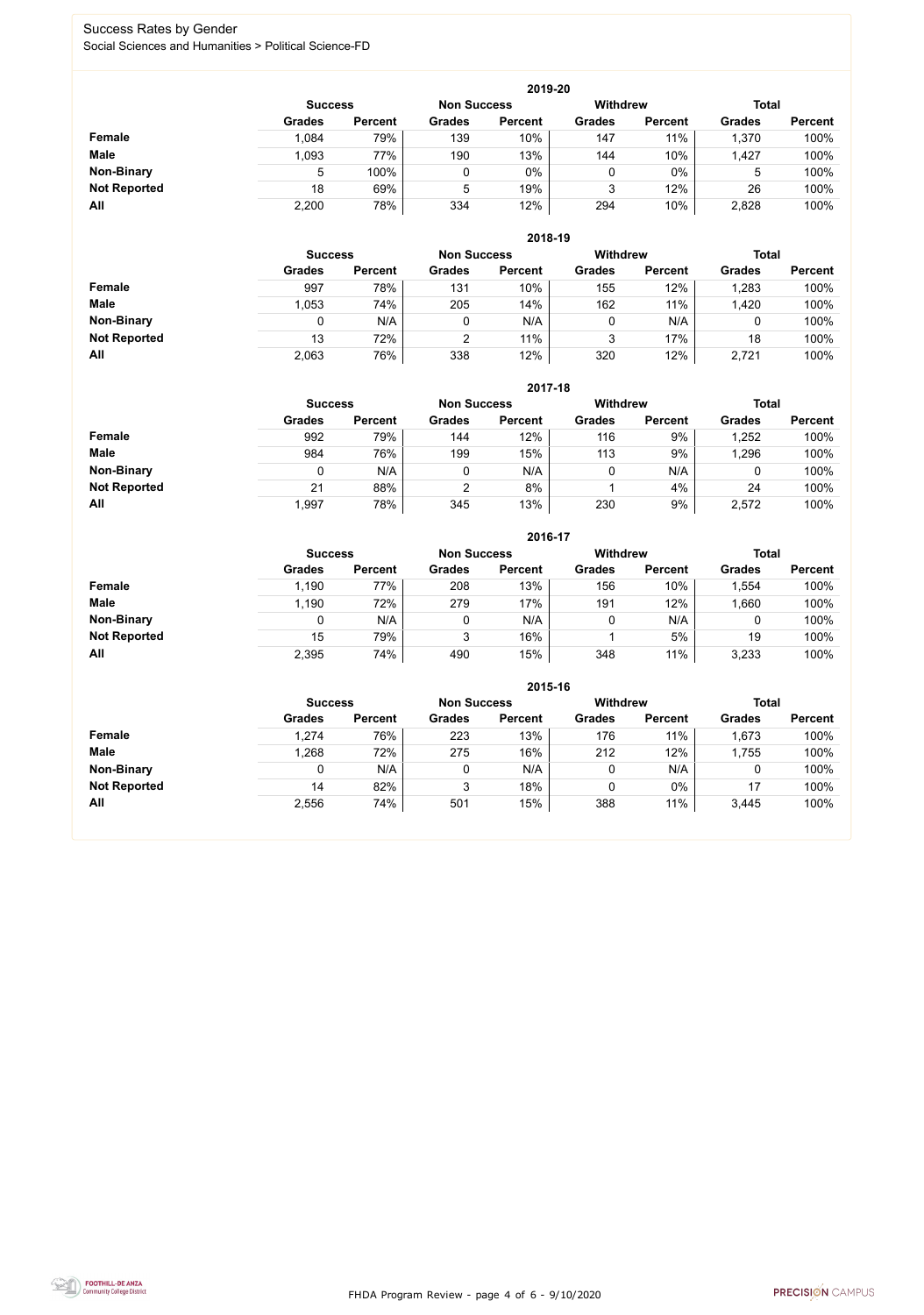FHDA Program Review - page 5 of 6 - 9/10/2020



### Success Rates by Age Social Sciences and Humanities > Political Science-FD

|            | 2019-20        |                    |               |                 |               |                |               |                |  |  |
|------------|----------------|--------------------|---------------|-----------------|---------------|----------------|---------------|----------------|--|--|
|            | <b>Success</b> | <b>Non Success</b> |               | <b>Withdrew</b> |               | <b>Total</b>   |               |                |  |  |
|            | <b>Grades</b>  | <b>Percent</b>     | <b>Grades</b> | <b>Percent</b>  | <b>Grades</b> | <b>Percent</b> | <b>Grades</b> | <b>Percent</b> |  |  |
| 19 or less | 651            | 81%                | 95            | 12%             | 60            | 7%             | 806           | 100%           |  |  |
| 20-24      | 1,187          | 77%                | 178           | 12%             | 171           | 11%            | ,536          | 100%           |  |  |
| 25-39      | 308            | 73%                | 58            | 14%             | 55            | 13%            | 421           | 100%           |  |  |
| $40 +$     | 54             | 83%                | 3             | 5%              | 8             | 12%            | 65            | 100%           |  |  |
| All        | 2,200          | 78%                | 334           | 12%             | 294           | 10%            | 2,828         | 100%           |  |  |

|            |                |                    |               | 2018-19         |               |                |               |                |
|------------|----------------|--------------------|---------------|-----------------|---------------|----------------|---------------|----------------|
|            | <b>Success</b> | <b>Non Success</b> |               | <b>Withdrew</b> |               | <b>Total</b>   |               |                |
|            | <b>Grades</b>  | <b>Percent</b>     | <b>Grades</b> | <b>Percent</b>  | <b>Grades</b> | <b>Percent</b> | <b>Grades</b> | <b>Percent</b> |
| 19 or less | 540            | 77%                | 83            | 12%             | 76            | 11%            | 699           | 100%           |
| $20 - 24$  | 1,158          | 76%                | 187           | 12%             | 174           | 11%            | 1,519         | 100%           |
| 25-39      | 327            | 72%                | 64            | 14%             | 63            | 14%            | 454           | 100%           |
| $40 +$     | 38             | 78%                | 4             | 8%              |               | 14%            | 49            | 100%           |
| All        | 2,063          | 76%                | 338           | 12%             | 320           | 12%            | 2,721         | 100%           |

|            |                                      |                |               | 2017-18        |                 |                |               |                |
|------------|--------------------------------------|----------------|---------------|----------------|-----------------|----------------|---------------|----------------|
|            | <b>Non Success</b><br><b>Success</b> |                |               |                | <b>Withdrew</b> |                | <b>Total</b>  |                |
|            | <b>Grades</b>                        | <b>Percent</b> | <b>Grades</b> | <b>Percent</b> | <b>Grades</b>   | <b>Percent</b> | <b>Grades</b> | <b>Percent</b> |
| 19 or less | 435                                  | 81%            | 58            | 11%            | 41              | 8%             | 534           | 100%           |
| $20 - 24$  | 1,204                                | 76%            | 226           | 14%            | 145             | 9%             | ,575          | 100%           |
| 25-39      | 311                                  | 77%            | 54            | 13%            | 41              | 10%            | 406           | 100%           |
| $40 +$     | 47                                   | 82%            |               | 12%            | 3               | 5%             | 57            | 100%           |
| <b>All</b> | 1,997                                | 78%            | 345           | 13%            | 230             | 9%             | 2,572         | 100%           |

|            |                |                |               | 2016-17            |                 |                |               |                |
|------------|----------------|----------------|---------------|--------------------|-----------------|----------------|---------------|----------------|
|            | <b>Success</b> |                |               | <b>Non Success</b> | <b>Withdrew</b> |                | <b>Total</b>  |                |
|            | <b>Grades</b>  | <b>Percent</b> | <b>Grades</b> | <b>Percent</b>     | <b>Grades</b>   | <b>Percent</b> | <b>Grades</b> | <b>Percent</b> |
| 19 or less | 545            | 77%            | 101           | 14%                | 59              | 8%             | 705           | 100%           |
| $20 - 24$  | 1,467          | 74%            | 302           | 15%                | 216             | 11%            | ,985          | 100%           |
| 25-39      | 334            | 69%            | 84            | 17%                | 65              | 13%            | 483           | 100%           |
| $40 +$     | 49             | 82%            | 3             | 5%                 | 8               | 13%            | 60            | 100%           |
| All        | 2,395          | 74%            | 490           | 15%                | 348             | 11%            | 3,233         | 100%           |

|            | 2015-16        |                |                    |                |                 |                |               |                |  |  |
|------------|----------------|----------------|--------------------|----------------|-----------------|----------------|---------------|----------------|--|--|
|            | <b>Success</b> |                | <b>Non Success</b> |                | <b>Withdrew</b> |                | <b>Total</b>  |                |  |  |
|            | <b>Grades</b>  | <b>Percent</b> | <b>Grades</b>      | <b>Percent</b> | <b>Grades</b>   | <b>Percent</b> | <b>Grades</b> | <b>Percent</b> |  |  |
| 19 or less | 574            | 80%            | 86                 | 12%            | 59              | 8%             | 719           | 100%           |  |  |
| $20 - 24$  | 1,550          | 73%            | 328                | 15%            | 245             | 12%            | 2,123         | 100%           |  |  |
| 25-39      | 386            | 71%            | 79                 | 15%            | 78              | 14%            | 543           | 100%           |  |  |
| $40 +$     | 46             | 77%            | 8                  | 13%            | 6               | 10%            | 60            | 100%           |  |  |
| All        | 2,556          | 74%            | 501                | 15%            | 388             | 11%            | 3,445         | 100%           |  |  |